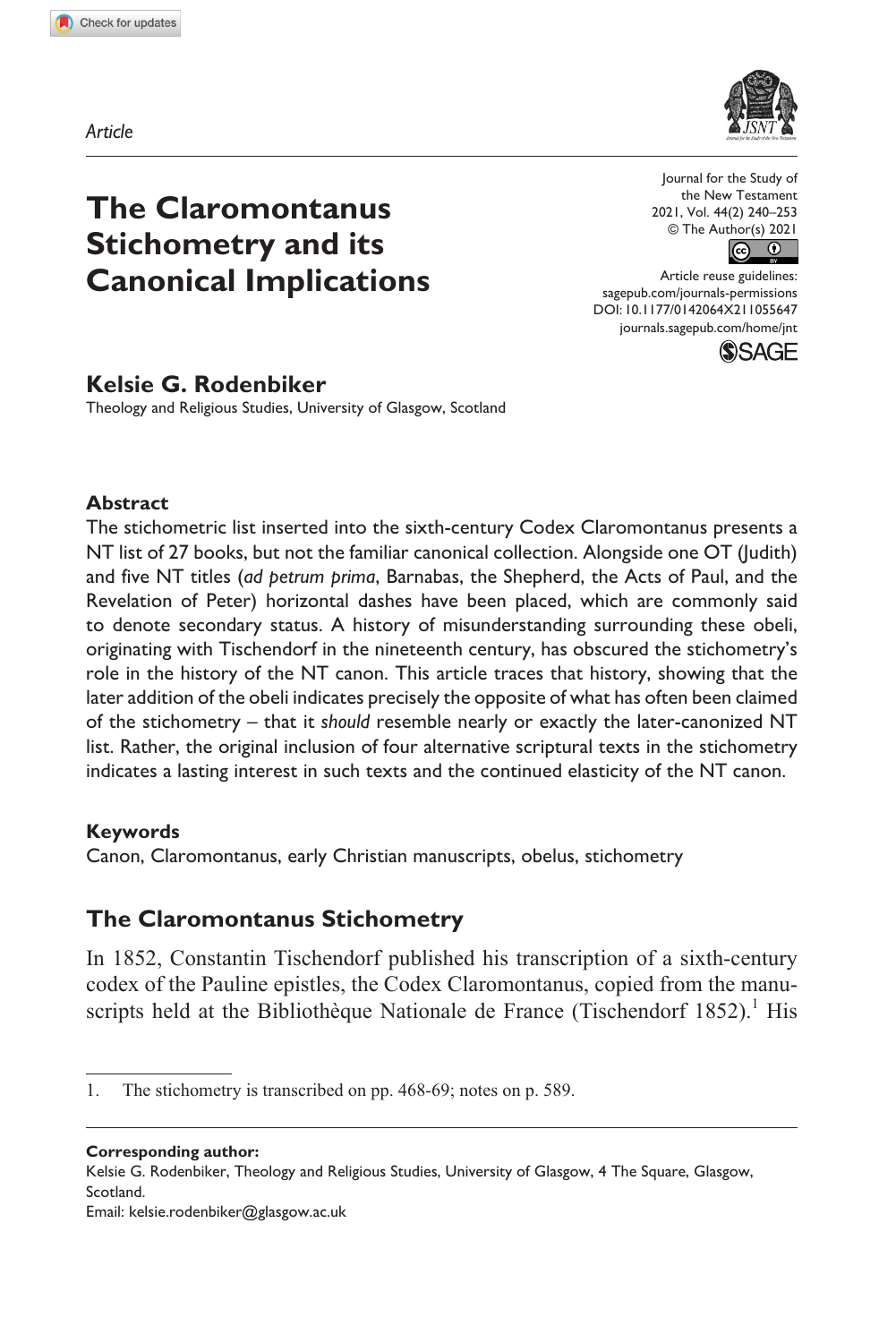transcription appears to have quickly become the authoritative edition to which to appeal.

The Codex Claromontanus (D 06) was written in parallel Greek (verso) and Latin (recto), and a Latin stichometric list was copied onto two and a half of the four pages that separate Philemon and Hebrews (467v-468v). Due to differing handwriting and ink, it has been determined that this list and the Pauline letters were not copied by the same scribe – even a cursory comparison would seem to confirm this, as the size, shape, spacing and color of the lettering is visibly distinct.<sup>2</sup> Stichometries like this one are scribal aids that provide the approximate line length of the listed works, so that scribes know how much space to allow for each text, and thus the list is in two columns: text titles on the left and the stichometric numbers on the right (only the titles are provided in Table 1). The Claromontanus stichometry, titled 'VERSUS SCRIBTURARUM SANCTARUM', presents an apparently 'whole' Bible, with both Old and New Testament texts, though the only distinguishing factor between the Testaments is a heading preceding the four gospels. The OT collection does not include 1 and 2 Chronicles, the third book of Maccabees, Lamentations or Baruch.<sup>3</sup> Headings are consistently used to designate sub-collections or text units: 'Regnorum' precedes the four books of Kingdoms and 'Maccabeorum sic. [thus]' precedes the three included books of Maccabees, while 'euangelia IIII' precedes the four gospels, in the order of Matthew, John, Mark, Luke<sup>4</sup>, and 'epistulas Pauli' precedes the Pauline letters (and indeed the rest of the list, as this is the final heading).

| 467v      |         | 468r           | 468 <sub>v</sub>     |
|-----------|---------|----------------|----------------------|
| genesis   | ossee   | ester          | iacobi               |
| exodus    | amos    | iob            | pr. iohanni epist.   |
| leviticum | micheas | tobias         | iohanni epistula II  |
| numeri    | ioel    | euangelia IIII | iohanni epistula III |

**Table 1.** The Claromontanus stichometry, BnF Grec. 107 868–870 / 06 467v–468v

*(Continued)*

<sup>2.</sup> The stichometry (and entire codex) can be viewed on the Bibliothèque nationale de France website: [http://gallica.bnf.fr/ark:/12148/btv1b84683111/f868.item,](http://gallica.bnf.fr/ark:/12148/btv1b84683111/f868.item) from 467v to 468v (868- 870 BNF view).

<sup>3.</sup> It is possible, however, that Lamentations and Baruch are subsumed under Jeremiah, rather than altogether omitted. Thanks are due to Jeremiah Coogan for this suggestion.

<sup>4.</sup> This order, very similar to the traditional western order of Matthew, John, Luke, Mark, may prioritize apostolicity over date. By the fourth century, the traditionally eastern order of Matthew, Mark, Luke, John appears to have become so ubiquitous that it was unnecessary to argue for their particular order (cf. Origen, who lists Matthew, Mark, Luke, John, *Comm. Matt.* 1.3-6; *Hom. Josh.* 7.1, Eusebius names only 'the holy gospel tetrad' in *Hist. eccl.* 3.25.1; Cyril of Jerusalem presumably assumes the fourfold gospel, *Catechesis* 4.36; and Athanasius lists them without argument in *Epist. fest.* 39.18.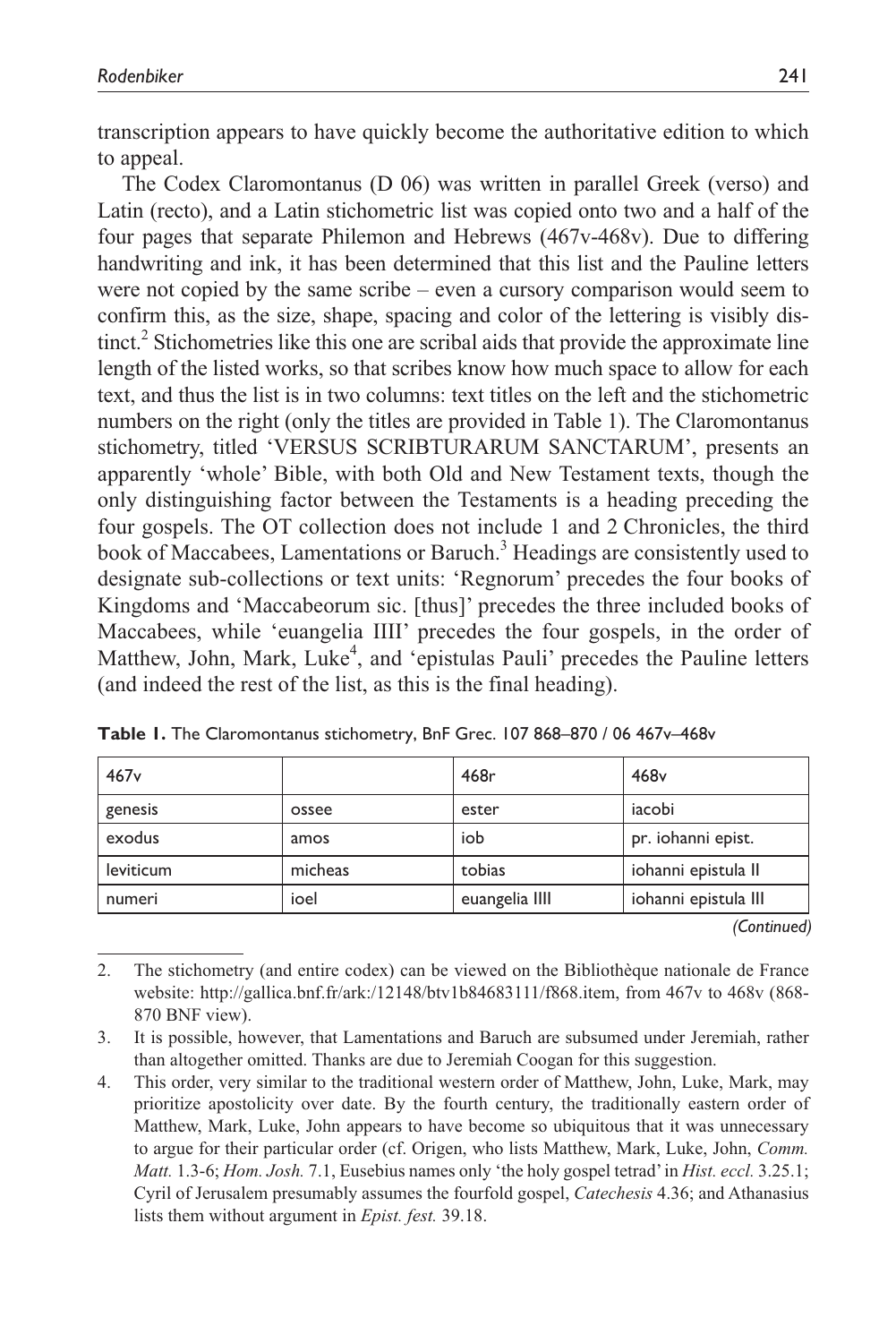| deuteronomium      | abdias           | mattheum         | iudae epistula     |
|--------------------|------------------|------------------|--------------------|
| iesu nauue         | ionas            | iohannes         | -barnabae epist.   |
| iudicum            | naum             | marcus           | iohannis revelatio |
| rud                | ambacum          | lucam            | actus apostolorum  |
| regnorum           | sophonias        | epistulas pauli  | -pastoris          |
| primus liber       | aggeus           | ad romanos       | -actus pauli       |
| secundus lib.      | zacharias        | ad chorintios I  | -revelatio petri   |
| tertius lib.       | malachiel        | ad chorintios II |                    |
| quartus lib.       | esejas           | ad galatas       |                    |
| psalmi dauitici    | ieremias         | ad efesios       |                    |
| proverbia          | ezechiel         | ad timotheum I   |                    |
| aeclesiastes       | daniel           | ad timotheum II  |                    |
| cantica canticorum | maccabeorum sic. | ad titum         |                    |
| sapientia          | lib. primus      | ad colosenses    |                    |
| Ihu<br>sapientia   | lib. secundus    | ad filimonem     |                    |
| XII profetae       | lib. quartus     | -ad petrum prima |                    |
|                    | —iudit           | ad petrum II     |                    |
|                    | hesdra           |                  |                    |

#### **Table 1.** (Continued)

The titles of the Pauline epistles move from Ephesians to 1 Timothy, omitting Philippians, 1 and 2 Thessalonians and Hebrews, and it has been suggested that this is one of a number of possible errors on the part of either the scribe or his exemplar. The codex itself, in fact, does include the works missing from the stichometry. The jump can be explained as an error in the transcription due to the similarity in the Greek titles of Hebrews ('Ἑβραίους) and Ephesians ('Ἐφεσίους), and the issue would also be further complicated by the translation from a Greek exemplar to the Latin of the current list (Hahneman 1992: 142; Metzger 1997: 230).5 Following Philemon are two texts labeled *ad petrum* – *to*/*for* rather than

<sup>5.</sup> It has also been suggested that Barnabas stands in for Hebrews in this list, as Barnabas was thought by some to have written Hebrews (cf. Tertullian, *De pudicitia* 20.2). The stichometric calculation for Barnabas (850 lines) also resembles more closely the length of Hebrews; see de Boer 2014: 252; Westcott 1855: 576 n. 1. If this list originated in an eastern context, as Harnack insists, Barnabas must be 'rebranded' as Hebrews; von Harnack 1893: 88. We would, however, expect Barnabas-as-Hebrews to be situated either among or at the end of the Pauline epistles due to its circulation with the Pauline corpus, rather than following Jude. And, because Barnabas was sometimes identified as a 'catholic epistle' (Origen, *Contra Celsum* 1.63.9), it is more likely that it is Barnabas, not Hebrews, that is meant here. Against the insertion of Hebrews, see also the discussion of Barnabas among the catholic epistles in Nienhuis 2007: 75.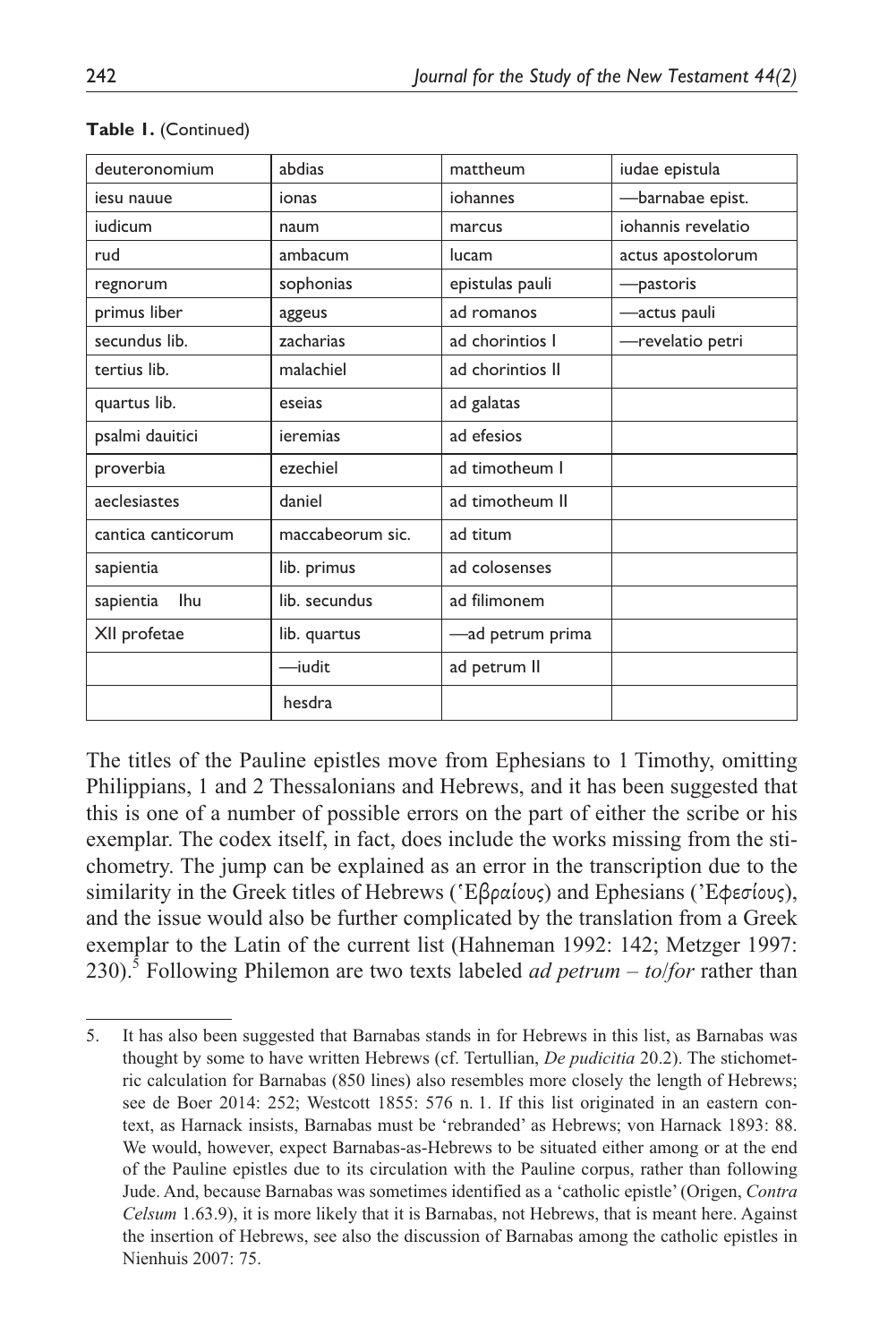*from*/*of* Peter – perhaps intending 1 and 2 Peter, given their placement after the Pauline epistles and before the rest of the catholic epistles, and which will be further discussed below. While a catholic epistle collection is not explicitly designated here, 1 Peter's prominence among early Christian literature would suggest that the transition from Paul's letters to those of Peter (rather than James's placement at the start of the non-Pauline epistles) is not surprising (Nienhuis 2007: 77). Consistent with this stichometric ordering, the codex also has the order 'Peter [Πέτρος/Petrus, rather than Κηφᾶς] and James and John' in both the Greek and Latin transcriptions of Gal. 2.9.

### **A History of Misunderstanding**

Beginning with Tischendorf's transcription of Claromontanus, it has been commonly assumed that there exist only four dashes – those alongside Barnabas, the Shepherd, the Acts of Paul and the Revelation of Peter – and that these are intended to denote secondary status. Tischendorf's edition (1852: 589 n. 69.6.9.10.11) includes just this one small footnote on the existence of the obeli: 'By these four line-enumerations for epist. Barnabas, Shepherd, Acts of Paul, Revelation of Peter obeli have been placed by a fairly recent hand'.<sup>6</sup> Tischendorf was correct to note that these obeli were inserted by a later hand, but mistaken in listing just these four texts as having been set apart. All six marks are absent from Tischendorf's transcription, and, while transcriptions excluding critical marks were apparently standard practice, the authority of Tischendorf's 'dashless' edition continues to hold significant sway. Whether due to his own 'scribal omission', error, canonical bias or another reason, why he chose to name only four texts, rather than six, as having been marked with an obelus remains a mystery. There are a number of inherited assumptions regarding the obeli that contribute to many taking for granted that the stichometry is simultaneously rife with scribal errors *and* that it intentionally presents a list of layered authority in which only the four now-non-canonical texts are attributed secondary or disputed status. What will emerge is that, while scribal error may indeed be to blame for a few of the list's 'peculiarities' (Metzger 1997: 230), the history of scholarship has left something to be desired in the way of discussion surrounding the obeli.

Westcott (1855: 578 n. 2), writing just a few years after Tischendorf published his transcription, cites a small footnote by Tischendorf, having marked in his own listing only Barnabas, the Shepherd, the Acts of Paul and the Revelation of Peter. Zahn also cites Tischendorf as the source of his knowledge about the codex,

<sup>6.</sup> 'His quattuor versibus de epist. Barnabae, pastore, actibus Pauli, revelatione Petri manu satis recenti praepositi sunt obeli.' The numerals 6, 9, 10 and 11 correspond to the lines of the stichometry on which the four texts whose obelus Tischendorf acknowledges are transcribed (on p. 469).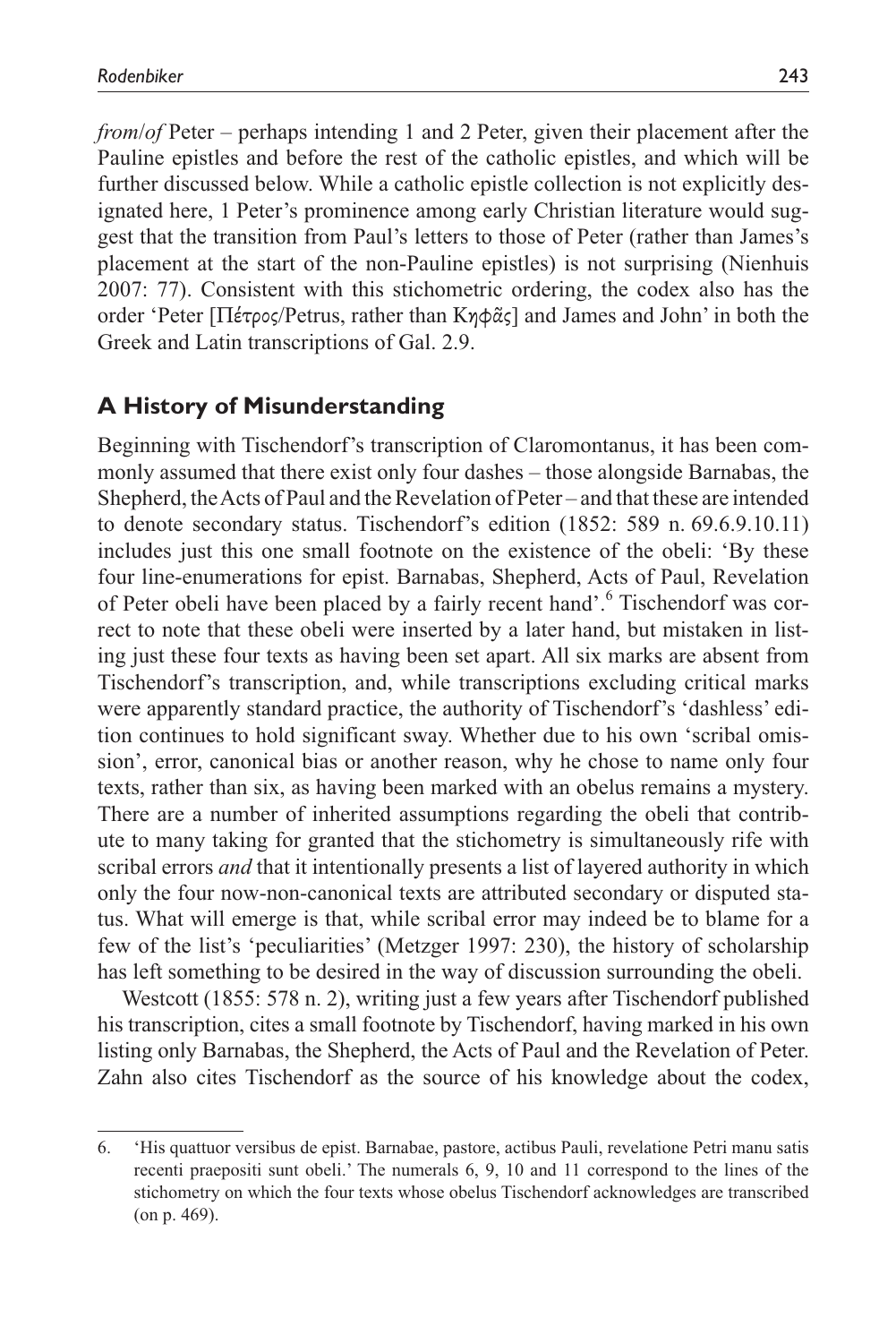though he is quick to identify and to correct small errors or idiosyncrasies in Tischendorf's edition, and even in the manuscript itself. Regarding the dashes alongside Barnabas, the Shepherd, the Acts of Paul and the Revelation of Peter, Zahn (1890: 157-58 n. 2; 1929: 81-82) comments that, 'the interpretation as critical obeli is undoubtedly correct; but I doubt that the age of such small strokes can be judged. Tischendorf's superb transcription gives no clear picture of the appearance of the Codex in general, nor at this point, where it matters in particular.<sup>7</sup> In a later publication, an outline of his *Geschichte des Neutestamentlichen Kanons*, Zahn further comments that by the marks alongside these titles the scribe wanted to express that 'in his view or in the ecclesiastical custom of his environment', these texts 'do not belong to sacred scripture' (Zahn 1929: 82 n. 2).<sup>8</sup>

Harnack does not comment on the presence of the five obeli in the NT portion of the list. Proceeding with his commentary on the catalogue as if every text present was considered to have been fully authoritative by the original scribe, he even refers to the scribe's inclusion 'without comment' of the six texts following the catholic epistles (Harnack 1893: 86). Harnack presents the list in what was perhaps its original state – fully inclusive of four now-apocryphal texts. Souter, a few decades later, returns to Tischendorf's view, describing a 'canon of unknown date and provenance in the "Codex Claromontanus" written in the sixth century (perhaps in Sardinia)', and listing only the NT portion. 'There can be little doubt', he says, 'that Phil., 1 Thess., 2 Thess. should be inserted here. The faults in the numbers of lines show that the scribe was careless' (Souter 1935: 211 n. 1). Souter inserts obeli only alongside Barnabas, the Shepherd, the Acts of Paul and the Revelation of Peter, noting that, 'the horizontal line represents that the scribe regarded the four works thus indicated as not on the same plane as the others' (Souter 1935: 212 n. 1).

As early as 1852, then, Tischendorf appears to be the originator of both the identification of just four texts (excluding Judith and 1 Peter) as the ones marked with an obelus, as well as the suggestion that the obeli are secondary, rather than original to the Claromontanus stichometry or its exemplar (Tischendorf 1852: 468-69, 589). The former assertion was taken on board by subsequent scholarship, whereas his brief suggestion that the dashes are secondary was ignored until Verheyden, much more recently, made an equally brief reference to 'four

<sup>7.</sup> 'Über die Striche zur Seite der Titel in I. 70. 73. 74. 75 bemerkt Tischendorf p. 589 *manu satis recenti praepositi sunt obeli*. Die Deutung als kritischer *obeli* ist zweifellos richtig; dass aber das Alter so kleiner Striche beurtheilt warden kann, bezweifele ich. – Tischendorfs prächtiger Druck gibt von dem Aussehen des Codex überhaupt und an dieser Stelle, wo es darauf ankommt, insbesondere kein anschauliches Bild.'

<sup>8.</sup> 'Der Strich links von diesem und von den 3 letzten Titeln ist ein kritisches Zeichen, wodurch der Schreiber der Hs ausdrücken wollte, dass der Brief des Barnabas, der Hirt des Hermas, die Akten des Paulus und die Apokalypse des Petrus nach seiner Meinung oder dem kirchlichen Brauch seiner Umgebung nicht zu den *scripturae sanctae* gehören.'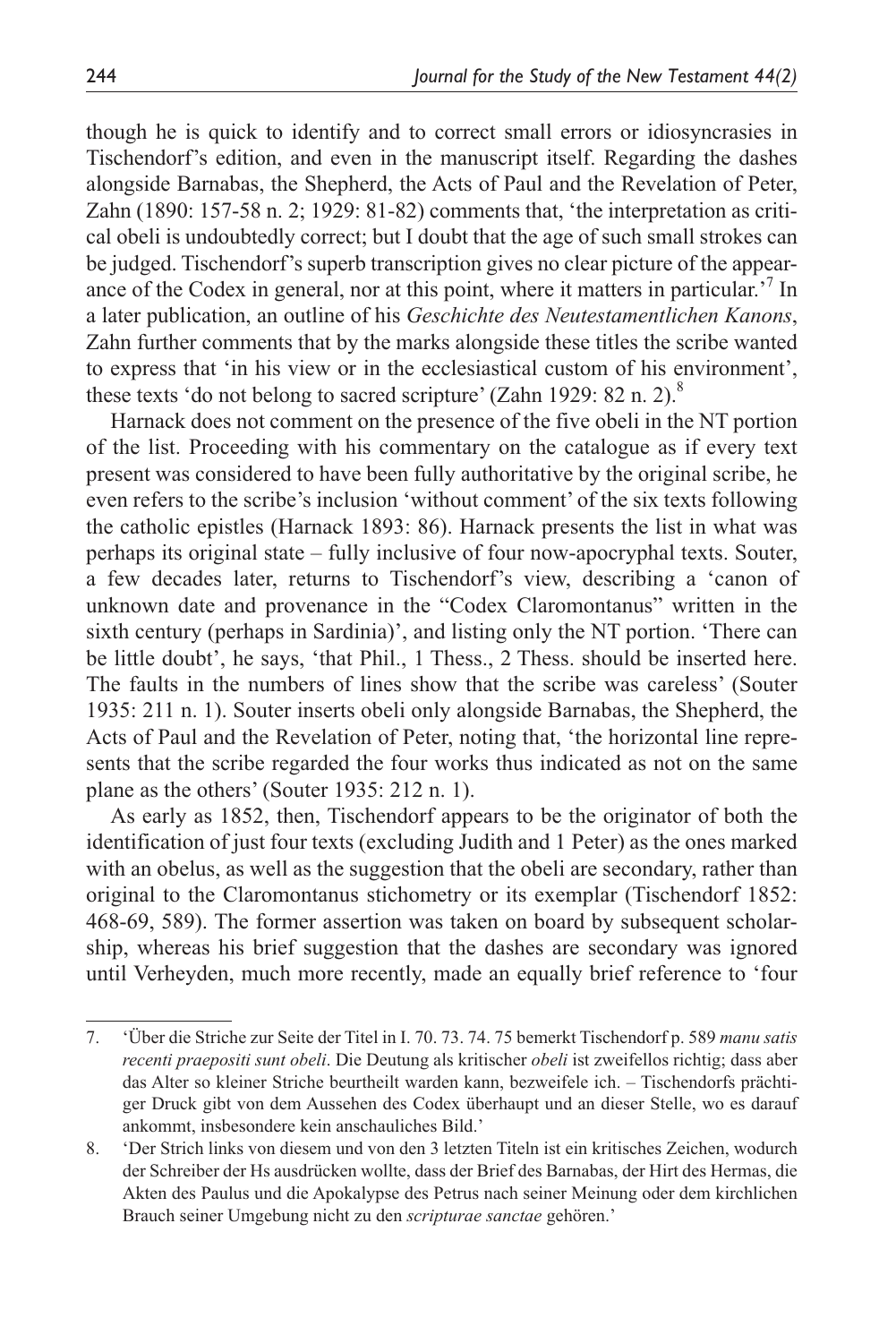extra-canonical books that are marked (by a second hand?) by a dash …' (Verheyden 2013: 402 n. 22). $9$  However, even Verheyden does not mention the anomalous titles for 1–2 Peter or that the same dash can also be found next to both Judith and *ad petrum prima*.

Due to the inherited assumptions that only the now-apocryphal texts in the stichometry are marked with obeli and that these marks are original to the list, modern scholarship has also tended to assume that the list puts forth something that looks very similar to the now-canonical NT. In his 1986 dissertation on Eusebius's role in the formation of the NT canon, Gregory Allen Robbins observes a connection between the stichometry inserted into the Codex Claromontanus and Eusebius's canon list detailed in *Hist. eccl.* 3.25, noting that four of the texts Eusebius identifies as νόθα are included in the stichometry, as well, and that this list, like Eusebius's, distinguishes some supposedly secondary texts from fully accepted ones. He claims that the Codex Claromontanus 'given its careless omissions, apparently intends to set forth a 27-book "New Testament"' (Robbins 1986: 233).<sup>10</sup>

Robbins is by no means alone in his observation that the stichometry *should*  look a lot more like what became the NT canon list – he is following the likes of Zahn and Souter and is subsequently followed by Metzger and Hahneman. In a discussion about the status of the Shepherd in ancient canon lists published six years after Robbins finished his dissertation, Hahneman claims, also noting the likeness to Eusebius's νόθα grouping, which denotes secondary but not heretical status, that 'the scribe drew a line before the last four entries, namely *Barnabas*, the *Shepherd*, the *Acts of Paul*, and the *Revelation of Peter*' (Hahneman 1992: 67, 141).<sup>11</sup> He does not mention the obeli alongside Judith or *ad petrum prima*, nor is he correct that it is the *final* four texts that are marked – the Revelation of John and the Acts of the Apostles separate Barnabas from the Shepherd, the Acts of Paul and the Revelation of Peter (Hahneman 2002: 141).

Metzger (1997: 230, 310 n. 9) alternatively claims that the obelus beside 1 Peter may be a 'paragraphus', a Greek paragraph mark to distinguish 1 Peter and the following texts from the Pauline epistles, while the other four 'identify works of doubtful or disputed canonicity', and he also assumes the same scribe

<sup>9.</sup> Aside from Verheyden's footnote, the *New Cambridge History of the Bible* lacks any mention of the Codex Claromontanus and its stichometric list.

<sup>10.</sup> Harnack also observes this likeness between the Claromontanus stichometry and the texts rejected by Eusebius in *HE* 3.25; Harnack 1893: 84-88. An article comparing the NT canon formation to intercultural construction likewise claims that the stichometry sets forth a 27-book list, but rather than the familiar NT canon this one includes Barnabas, the Shepherd, the Acts of Paul and the Revelation to Peter instead, omitting, as the scribe does, Philippians, 1–2 Thessalonians and Hebrews: Loba Mkole 2016: 245.

<sup>11.</sup> He also attributes the absence of Philippians and 1–2 Thessalonians to scribal omission, along with the carelessness shown by the 'confusing stichometry' for 2 Corinthians and 1 Timothy.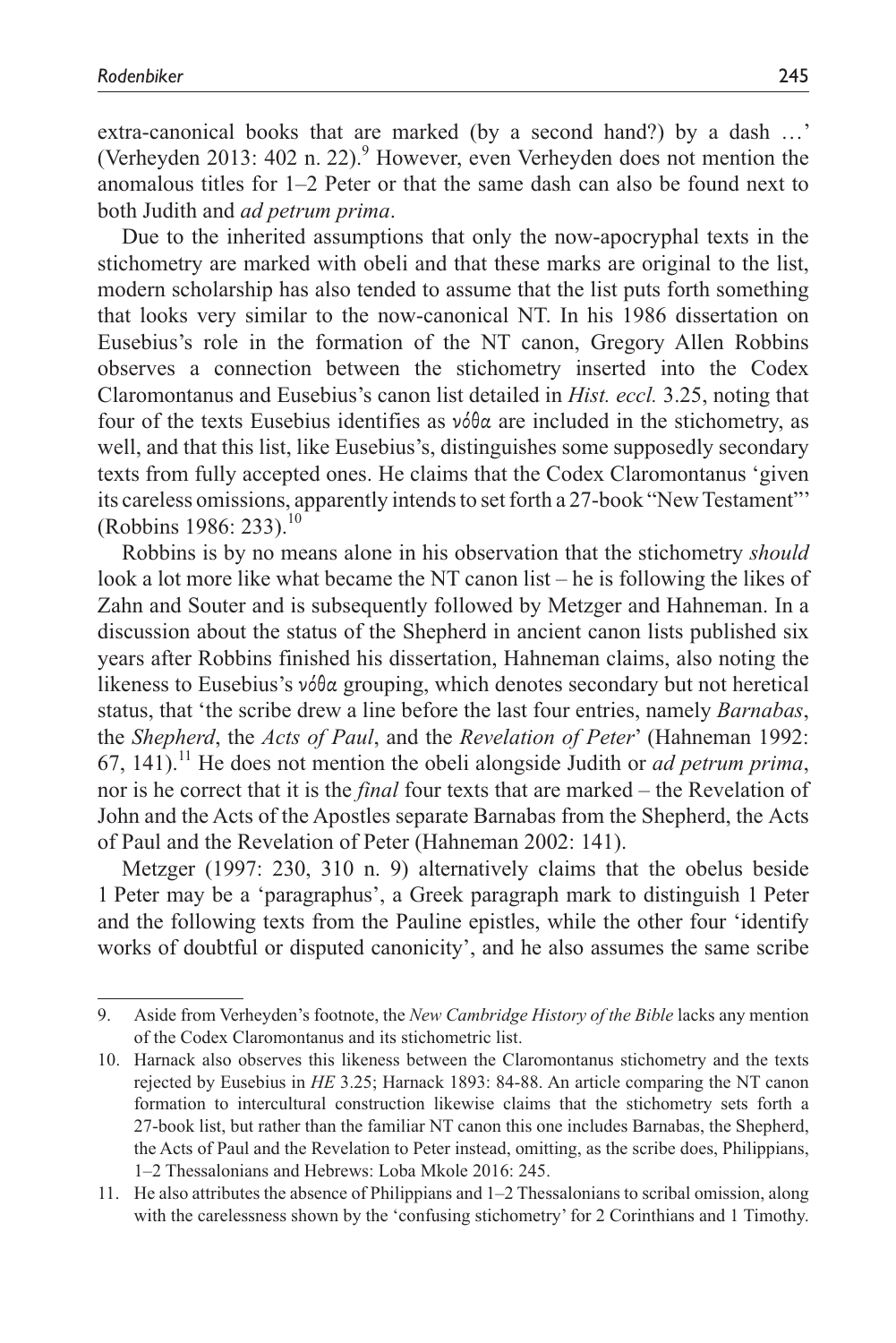who copied the list also placed the obeli. This proposal is inconsistent with the rest of the stichometry, however, throughout which headings and a break in stichometric numbering are used to begin a new section: the gospels are distinguished from the OT list by the title 'Euangelia IIII' and, similarly, the Pauline epistles are separated from the gospels by the designation 'Epistulas Pauli'.<sup>12</sup> No title or break in stichometric numbering separates the Pauline epistles from the texts that follow Philemon. Little has changed since Tischendorf's transcription and publication of the Codex, and Harnack appears to be the only significant outlier in identifying the four now-apocryphal texts as original to the Claromontanus stichometry – despite, or perhaps even because of, his lack of discussion of the obeli.

Despite the interest in the canonical process, more recent works either do not mention Claromontanus or recapitulate old evidence without further comment. In a 2018 volume by Gallagher and Meade on the canon lists of early Christianity, the authors omit the obelus alongside Judith from their transcription of the stichometry (Gallagher and Meade 2018: 185), while following Metzger in identifying the obelus alongside *ad petrum prima* as a marker of separation from the Pauline epistles (Gallagher and Meade 2018: 186 n. 62). They then note that '[b] eside the references to the Epistle of Barnabas, the Shepherd, the Acts of Paul, and the Revelation of Peter, there is a horizontal stroke extending into the left margin. This mark resembles an obelus, which usually indicated the spurious nature of the words so marked' (Gallagher and Meade 2018: 186 n. 65). They also note that the omission of 3 Maccabees and 1–2 Chronicles, as well as the missing Pauline epistles, is accidental (Gallagher and Meade 2018: 184 n. 51; 185 n. 59). Thus, '[t]he New Testament contains most of the books in the traditional twenty-seven-book New Testament, without Philippians, Thessalonians, and Hebrews' (Gallagher and Meade 2018: 184). Gallagher and Meade's research has recently been built on by Michael Dormandy in a 2018 article, in which he identifies the Codex Claromontanus as one among the 'common' fourth-century canon lists that 'closely resemble the modern canon', both removing the Codex Claromontanus from its sixth-century context and assuming its list is representative of the now-canonical NT (Dormandy 2018: 3). Misrepresentations of the Claromontanus stichometry have thus continued into current publications.

Overall, the inherited assumptions are threefold: first, that the Claromontanus stichometry is rife with scribal errors and omissions; second, that only those four texts now considered extracanonical are marked with a dash or obelus intended to indicate secondary or disputed status (not Judith or *ad petrum prima*); and third, that the obeli are original to the list. Taken together, these claims lead to the assumption that the stichometry *meant to* – though in its actual form it does not

<sup>12.</sup> 'REGNORUM' also labels 1–4 Kingdoms, and MACCABEORUM does the same for I, II and IIII Maccabees.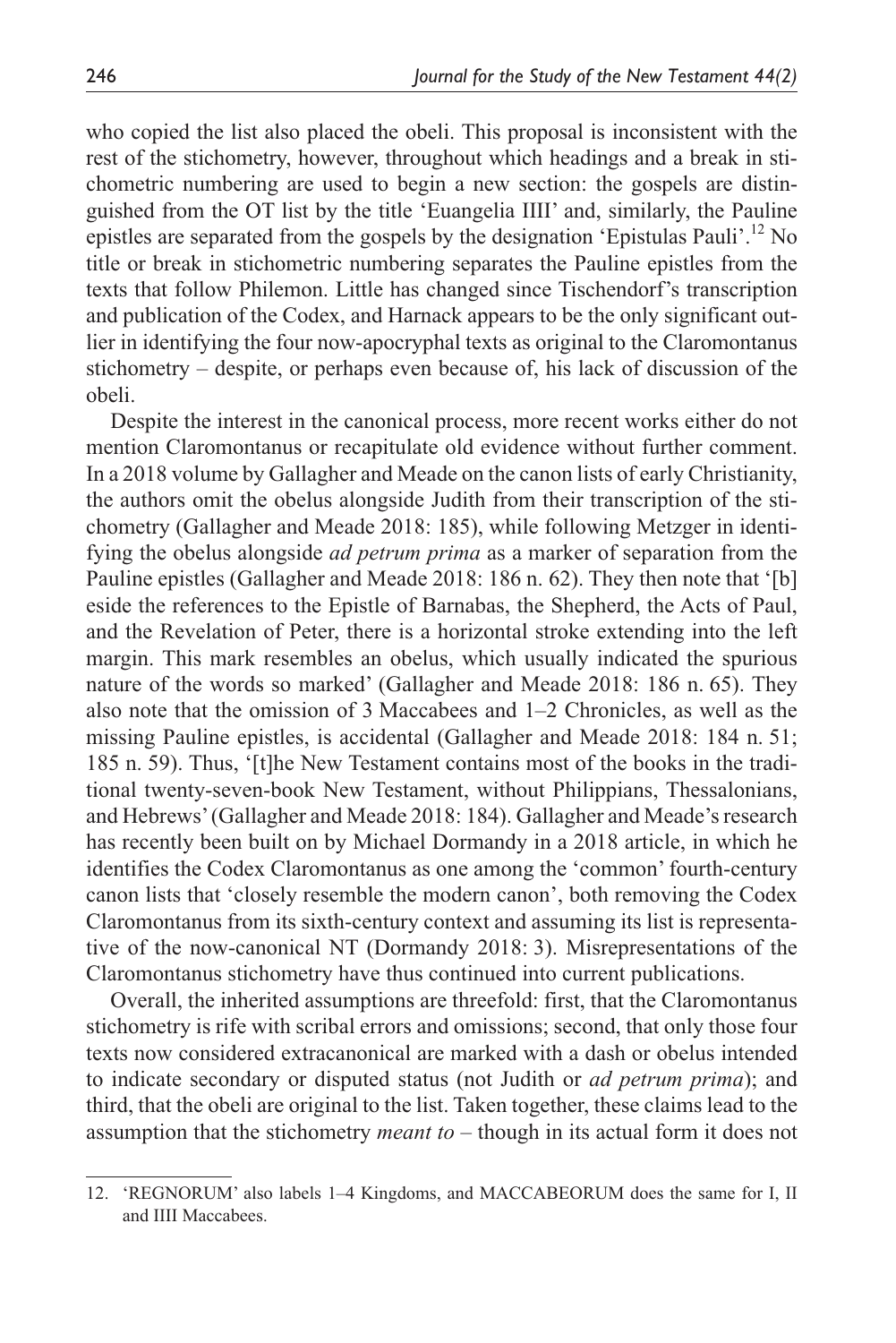– present a list of NT texts very close to or exactly matching the 27-book canonical NT. In order to associate the Claromontanus stichometry as closely as possible with what became the NT list, one must take a number of things for granted: (1) that Philippians, 1–2 Thessalonians and Hebrews are omitted due to error, not intention; (2) that *ad petrum prima* and *ad petrum II* refer to the canonical Petrine letters, despite the label *for/to* Peter, rather than *from/of*; (3) that the obelus alongside what is supposedly 1 Peter is there to distinguish it and the texts that follow from the Pauline letters, despite the differing convention earlier in the list to denote the start of a new section; (4) that the dash alongside Judith either denotes secondary status or is an anomaly, given that no other OT texts are marked in this way;<sup>13</sup> (5) that the dash alongside *ad petrum prima* is distinct from those by Barnabas, the Shepherd, the Acts of Paul, the Revelation to Peter and Judith, despite the uniformity of all six marks; (6) that the marks next to Barnabas, the Shepherd, the Acts of Paul and the Revelation of Peter do denote secondary or disputed status, and that of these four texts alone (not Judith or *ad petrum prima*); and (7) that the same hand who transcribed the stichometry *also* placed the marks alongside these five texts, explicitly intending for them to be received differently.

Scribal error may indeed play a role in the transmission of the stichometry – even disregarding any bias towards the final form of the canon, the omission of Philippians, 1 and 2 Thessalonians and Hebrews from a list of Pauline epistles would be an odd choice, particularly since these texts are included in the very codex into which this stichometry was copied! The exclusion of these four letters and the mislabeling of 1–2 Peter as *ad petrum prima* and *ad petrum II* (not a random mislabeling but one influenced by the preceding items such that the scribe continued to copy these as if they were also Pauline letters) are likely genuine errors. My main point of contention lies with the traditional discussion of the obeli, namely that they are taken to be original to the list, while the marks

<sup>13.</sup> Judith is listed by Athanasius among the books that, while not 'canonized', can be read by new converts for their instruction (*Epist. fest.* 39.20). However, so are the Wisdom of Solomon, Sirach, Tobit, the Shepherd, and the Didache; Brakke 2010: 61. Aside from the Didache, these are also all included in the Claromontanus stichometry, with only the Shepherd also marked by the hand who obelized Judith and the five NT titles. In the *Prologus Galeatus*, Jerome likewise grouped Judith, with the Wisdom of Solomon, Sirach, Tobit and the Shepherd, among the apocrypha (and wrote prefaces only for Judith and Tobit); Gallagher and Meade 2018: 202. However, Jerome noted in his preface to the Vulgate text of Judith that, while 'Hebrew speaking Jews' counted the book among the apocrypha, since the Nicene Council placed it among the 'sacred texts', he conceded and translated it; Coletti and Lähnemann 2010: 43. There do not appear to be other reservations about Judith, and it is included, for example, in the earliest versions of the Syriac Peshitta. Thus, the obelizing scribe may have marked Judith in accordance with Jerome's remarks about its apocryphal status in his preface to the Vulgate text (and he either liked Tobit or forgot about its preface). The original scribe included Judith in the list without reservation, just as in the case of the obelized NT titles.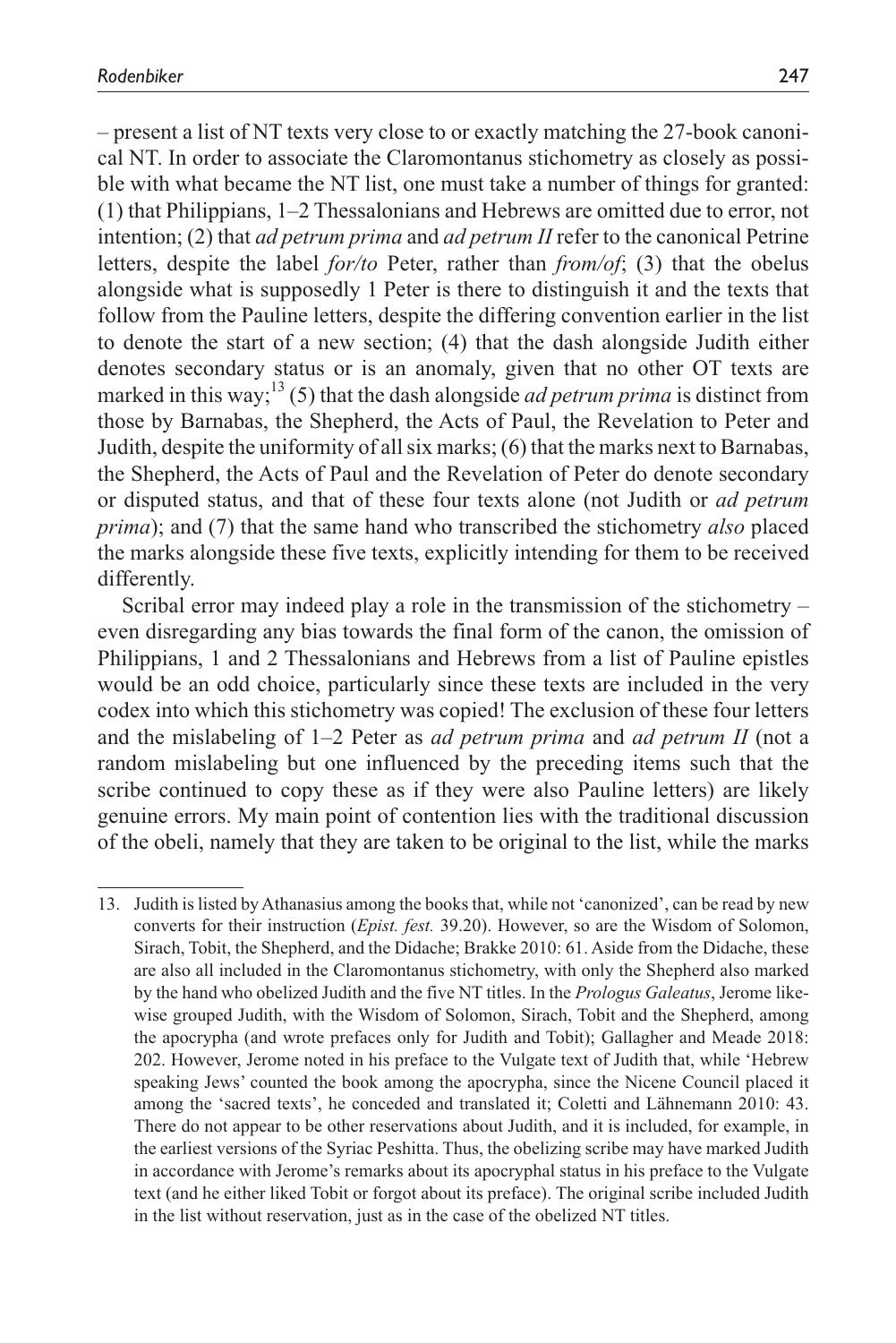alongside Judith and 1 Peter, the former of which has gone unnoted, including by Tischendorf, are assumed to be distinct from the others. This stichometry originally presented a 27-book list representative of a NT fully inclusive of Barnabas, the Shepherd, the Acts of Paul and the Revelation of Peter.

### **An Alternative New Testament**

While it is not my main purpose here to provide a comprehensive account of the Codex Claromontanus and its entire stichometry, a brief word about its history will prove relevant to both the use of obeli and the canonical discussion. It cannot be taken for granted that the list is in any way tied to the Pauline collection of the codex, considering it appears to have been transcribed after the codex itself was complete. However, because the four blank pages separate Philemon from Hebrews – the final book in the Claromontanus collection – the space could be an indication of the status of Hebrews as *Pauline*, due to its circulation with the collection, but not written by Paul. Still, between two books, rather than at the beginning or end of the corpus, would be unlikely for the intentional placement of the stichometric list of scriptural texts, and it remains most likely that the list was inserted after the complete transcription of the Pauline texts. A Latin translation from a Greek original could make particular sense since the codex itself is in Greek/Latin parallel.

As early as the third century bce in a pre-Christian context (Aristarchus's commentary on Homer), and at least by the fourth century ce in a Christian context (correctors of major uncial manuscripts in the fourth century), obeli are used to designate words or phrases of questionable status. In his *Commentary on Matthew*, Origen explains that he used obeli and asterisks in the *Hexapla* to denote differences between the Septuagint, the Hebrew OT and other Hebrew manuscripts: words or passages occurring in the Septuagint but not the Hebrew text Origen marked with an obelus; he marked with an asterisk words not occurring in the Septuagint but inserted 'from other versions in agreement with the Hebrew', not 'daring' to remove anything completely. These differences, he posits, resulted 'either from the laziness of certain scribes or from the daring of some mistaken [scribes], or from the neglect of the correction of the scriptures, or from those who, in correcting in accordance with their own opinions, added or subtracted things'.<sup>14</sup> The use of obeli in the context of a canon list, however, not only to designate portions of texts, may be unique to the Claromontanus stichometry.

<sup>14.</sup> νυνὶ δὲ δῆλον ὅτι πολλὴ γέγονεν ἡ τῶν ἀντιγράφων διαφορὰ, εἴτε ἀπὸ ῥᾳθυμίας τινῶν γραφέων, εἴτε ἀπὸ τόλμης τινῶν μοχθηρᾶς <εἴτε ἀπὸ ἀμελοὺντων> τῆς διορθώσεως τῶν γραφομένων, εἴτε καὶ ἀπὸ τῶν τὰ ἑαυτοῖς δοκοῦντα ἐν τῇ διορθώσει <ἢ> προστιθέντων ἢ ἀφαιρούντων; Origen, *Comm. Matt* XV.14.85-114 in Klostermann 1899 (my translation). See also Young 1997: 82-89.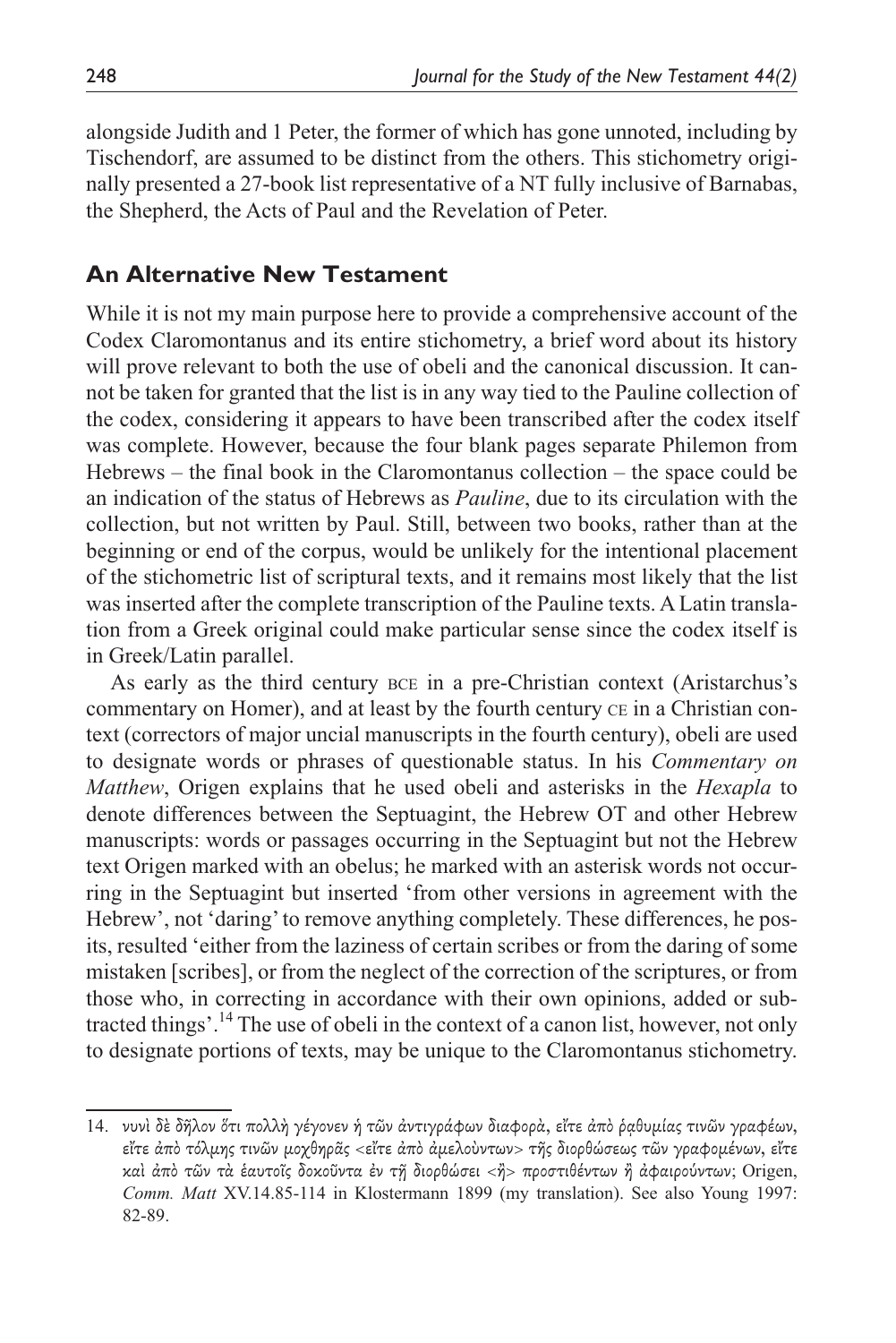The obeli present in this stichometry alongside Judith, *ad petrum prima*, Barnabas, the Shepherd, the Acts of Paul and the Revelation of Peter do appear to be critical marks that indicate the questionable status of the marked titles, added by another hand sometime after the transcription of the stichometric list itself – that is, in the sixth century at the earliest.

The list may have originated in an eastern context sometime around the turn of the third to the fourth century, though it is crucial to note that this 'original' exemplar remains a theoretical one (Metzger 1997: 310; Gallagher and Meade 2018: 183). Metzger (1997: 230), referencing Zahn and Harnack, further notes that the stichometry witnesses to the influence 'from the East making its way into the West', which reflects a situation 'midway between Clement of Alexandria and Origen on the one side and Eusebius and Athanasius on the other'. Hahneman (1992: 68, 141-43) moves the date forward, seeing the list as an intermediary between Eusebius and Athanasius. Noting both sides, Meade and Gallagher observe that those who emphasize an earlier date do so on the basis of features that would be considered more unusual the later the proposed date, such as the inclusion of four now-non-canonical texts, while advocates for a later date do the opposite, emphasizing features that would appear unusual in the early fourth century (Gallagher and Meade 2018: 183). The latter position, exemplified by Hahneman (1992: 67, 143), who is keen to shift the provenance of the list into the fourth century, emphasizes the 'absence of reservation' about the catholic epistle collection. However, there is no reason why this should not just as likely suggest that such a list pre-dates Eusebius, particularly considering Eusebius is aware of a seven-letter collection of catholic epistles, and that even the five disputed letters in this collection are 'known to many' and 'publicly read in most churches' (*Hist. eccl.* 3.35.3; 2.23.25).

As we have seen, it has been suggested that this list is so riddled with scribal error and omissions that it likely *should* contain the 27-book NT canon many have come to expect. In fact, the stichometry shows remarkable correspondence to the NT list rejected by Eusebius in *Hist. eccl.* 3.25.4-5, where he names the now-canonical 27 books, along with the Acts of Paul, the Shepherd, the Apocalypse of Peter, the Epistle of Barnabas, the Didache and the Gospel of the Hebrews – a possible (but, in his view, incorrect) 33-book NT. He is not simply listing spurious texts but is opposing a larger canon in favor of a more minimal 21-book NT, also excluding the five disputed catholic epistles (James, Jude, 2 Peter, and 2–3 John) and the Revelation of John. A NT comprised of 27 texts is not, for Eusebius, on the table. Perhaps the most crucial element of the argument that the Claromontanus stichometry presents essentially the now-canonical NT is the presence of obeli alongside some now non-canonical texts (which can be seen in Table 1 above).

There is no indication in the Claromontanus stichometry that the obeli were original to the list: there is no indentation; the supposedly disputable texts are not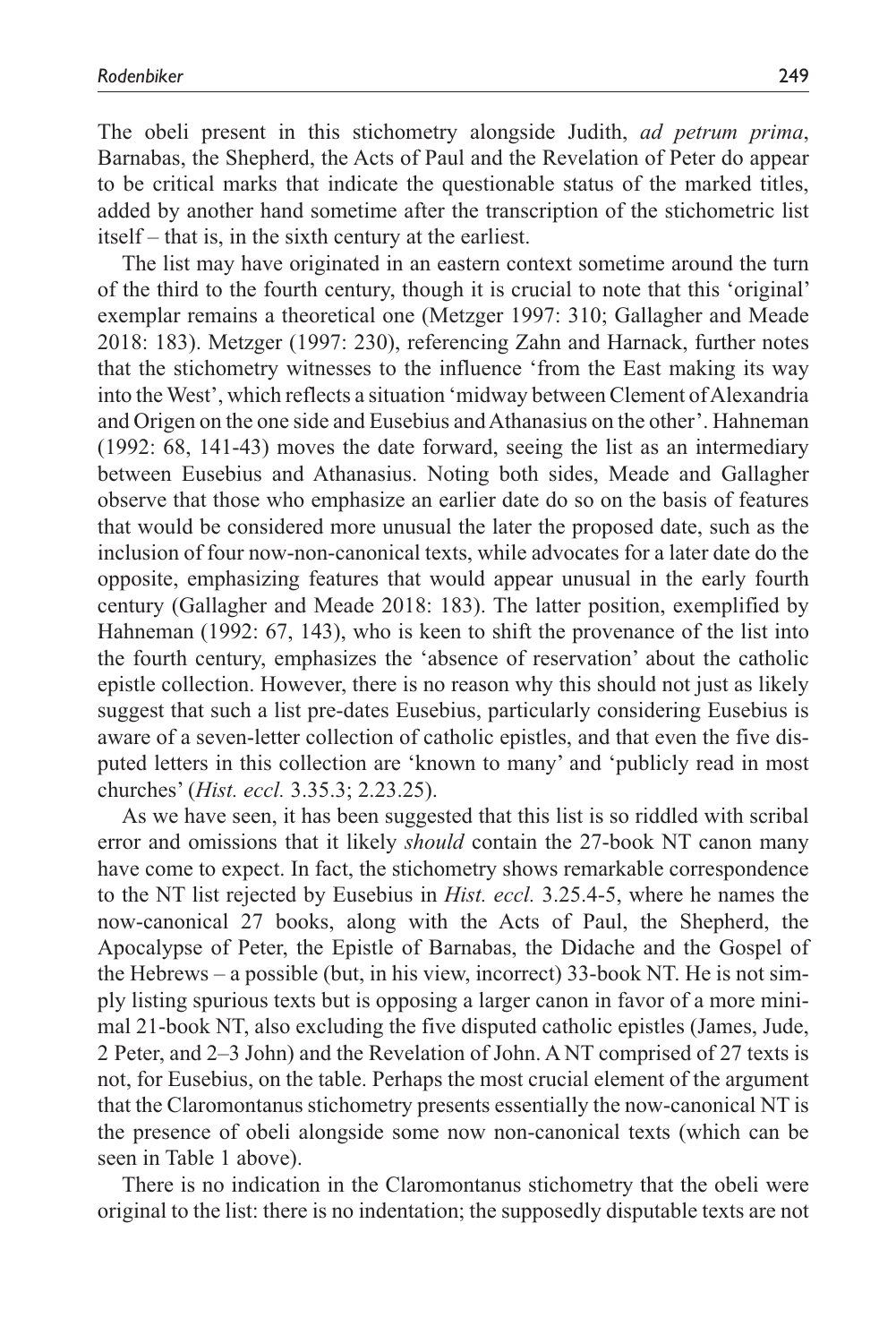grouped together at the end as one might expect of categorically non-canonical texts; the dashes appear to be in a different color ink than the main text; and they are less neat than the careful calligraphy of the list – comparing the crossed T's of the main body of the list and the inconsistent shape of the dashes, one can see that the original scribe's horizontal strokes were neater, thinner and more consistent than those of the inserted obeli. All of this collectively suggests that the obeli – the only indication that there is something distinct about the six marked texts – were added at a later time than the stichometry and in a different hand. If this is indeed the case, the list originally (that is, as early as the sixth century, with the possibility of an older exemplar) set forth a NT that included Barnabas, the Shepherd, the Acts of Paul and the Revelation of Peter.

I suggest an alternative to what has long been the narrative surrounding the Claromontanus stichometry. Following Tischendorf and Verheyden's brief suggestions, the obeli placed by Judith, 1 Peter, Barnabas, the Shepherd, the Acts of Paul and the Revelation of Peter were inserted by a later hand than the one that transcribed the list. Aside from the obeli, there is nothing else in the list to indicate questionable status – no difference in the titles, no indentation, no break in the stichometric numbering. The positive evidence of the visible distinctions between the main list and the obeli along with the negative evidence of a lack of other markers of disputed status suggests that the obeli are a later addition.

Regarding the dash placed by *ad petrum prima* – which is indistinguishable from those by Judith, Barnabas, the Shepherd, the Acts of Paul and the Revelation of Peter, none of which appear to denote a new section – this mark represents a reaction against the odd title: *ad petrum prima*, rather than *prima petri epistula*  (or some variation thereof). The 'obelizer' perhaps realized their mistake upon reading the next title and coming to the conclusion that these are likely the letters of 1–2 Peter, rather than some possibly unknown apocryphal Petrine text of questionable status similar to that of Barnabas and the others that were marked.<sup>15</sup> Furthermore, the placement of the Acts of the Apostles, whose status remained stable, among what are otherwise disputed texts is a further indication that the dashes are supplementary to the stichometry: the logic of Acts' placement appears to be that it is included within close proximity to another book of Acts (the Acts of Paul), rather than situated with either Luke (as a two-volume work or following the four gospels in the common association of gospels–Acts) or with the catholic epistles (as a narrative and epistolary apostolic collection). Regarding the logic of the stichometry's ordering of books, it appears that Barnabas may be listed as an eighth catholic epistle, $16$  while the final five books are listed in chiastic structure: the Johannine Revelation (A), the Acts of the

<sup>15.</sup> Even if the obelus *did* indicate a break between the Pauline epistles and 1 Peter, as Metzger suggests, this would further underscore the secondary addition of the obeli due to the break in convention with the rest of the stichometry.

<sup>16.</sup> Origen even called Barnabas a 'catholic epistle'; see n. 5 above.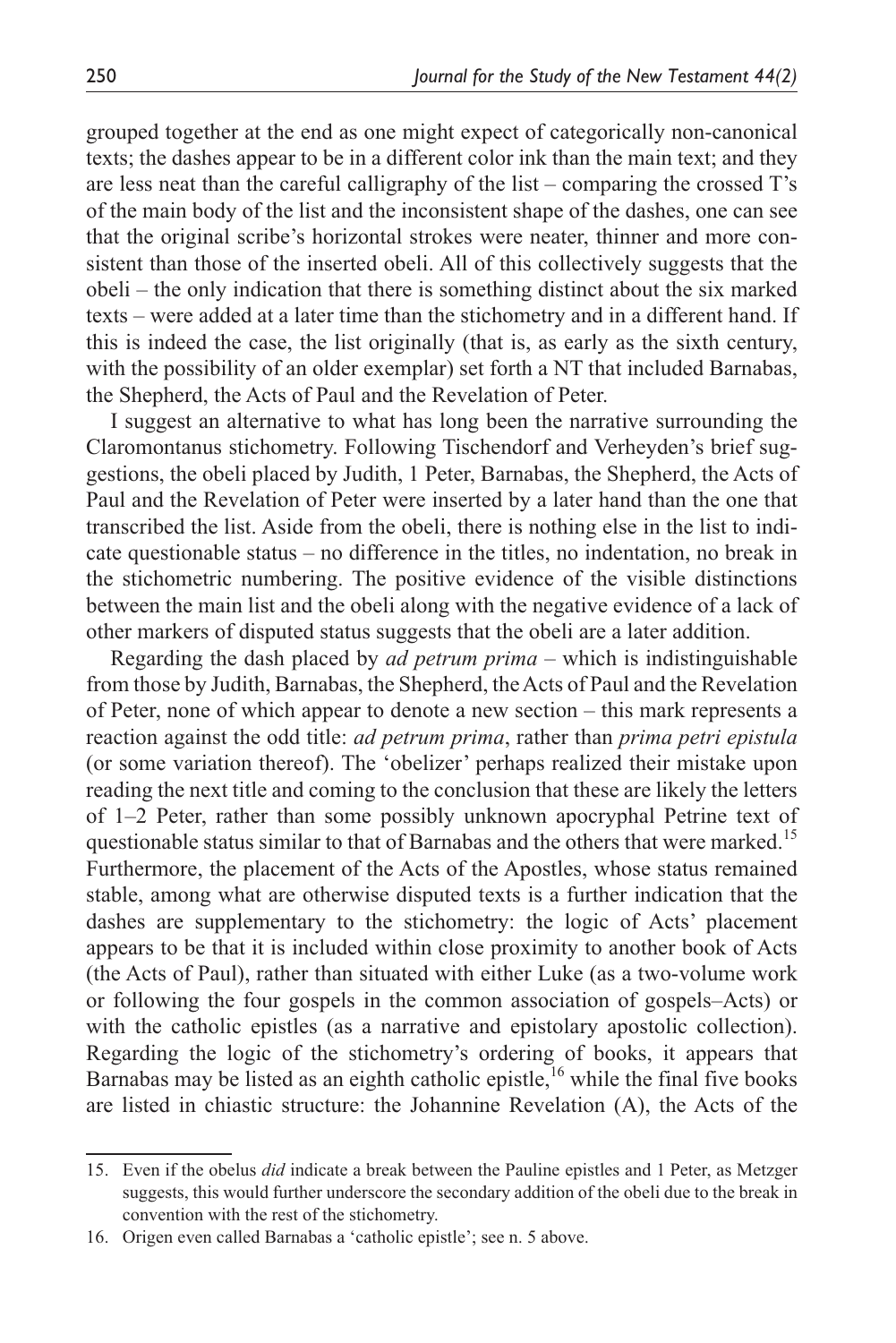Apostles (B), the Shepherd (C), the Acts of Paul (B'), and the Revelation to Peter  $(A')$  – still further evidence in favor of the original inclusion of the four 'obelized' texts.

On this basis, the inclusion of these four now-extracanonical texts can be considered original to the Claromontanus stichometry, which presents a 27-book list representing a possible 31-book NT collection that included Barnabas, the Shepherd, the Acts of Paul and the Revelation of Peter. Like Eusebius's νόθα grouping, which includes Barnabas, the Shepherd, the Acts of Paul and the Revelation of Peter (with the Didache and the Gospel according to the Hebrews in addition), the Claromontanus stichometry suggests that these texts had been considered useful, rather than rejected (by Eusebius as well as by whoever placed the obeli alongside those texts in Codex Claromontanus) on a theoretical basis. Even if the obeli were quickly added, perhaps within the same generation of the list's transcription into the codex, this nevertheless points to a scribe who in the sixth century – remarkably late in the traditional account of the canonical process – copied a 27-book NT alternative to the now-canonical collection into a codex containing 14 Pauline texts (including Hebrews). It cannot be taken for granted, as it has been in the past, that this stichometry presents a NT canon equivalent to (or, perhaps especially, *intending to be*) the now-canonical collection.

# **Conclusion**

The Claromontanus stichometry is a puzzling list for three main reasons: its anomalous exclusion of four Pauline texts, odd titles for 1–2 Peter, and the insertion of an obelus alongside one OT text and five NT texts that supposedly indicates disputed status. It is likely, given the early interest in the Pauline epistles and the association by the end of the third century of the catholic epistle collection, that the omission of Philippians, 1–2 Thessalonians and Hebrews, as well as the mislabeling of 1–2 Peter as *ad petrum prima* and *ad petrum II*, are genuine errors. Most visibly obvious is that, while the main list is in brown ink and clearly inscribed with neatness and care, the obeli appear to be written in a darker ink and to have been penned more hastily, as their width and length appear uneven. The main scribe uses regular lines, as seen most clearly in his consistently formed crossed T's; the 'dispute' marks show no such care. The obeli were later additions, and the mark alongside *ad petrum prima* should be accounted for not as a mark indicating the start of a new section following the Pauline letters, but rather one indicating a later user's awareness of this unexpected mistitle. The obelus alongside Judith is difficult to explain, but the obelizing scribe may have marked it in accordance with Jerome's comment about its apocryphal status in his preface to the Vulgate text. $17$ 

<sup>17.</sup> See n. 13 above.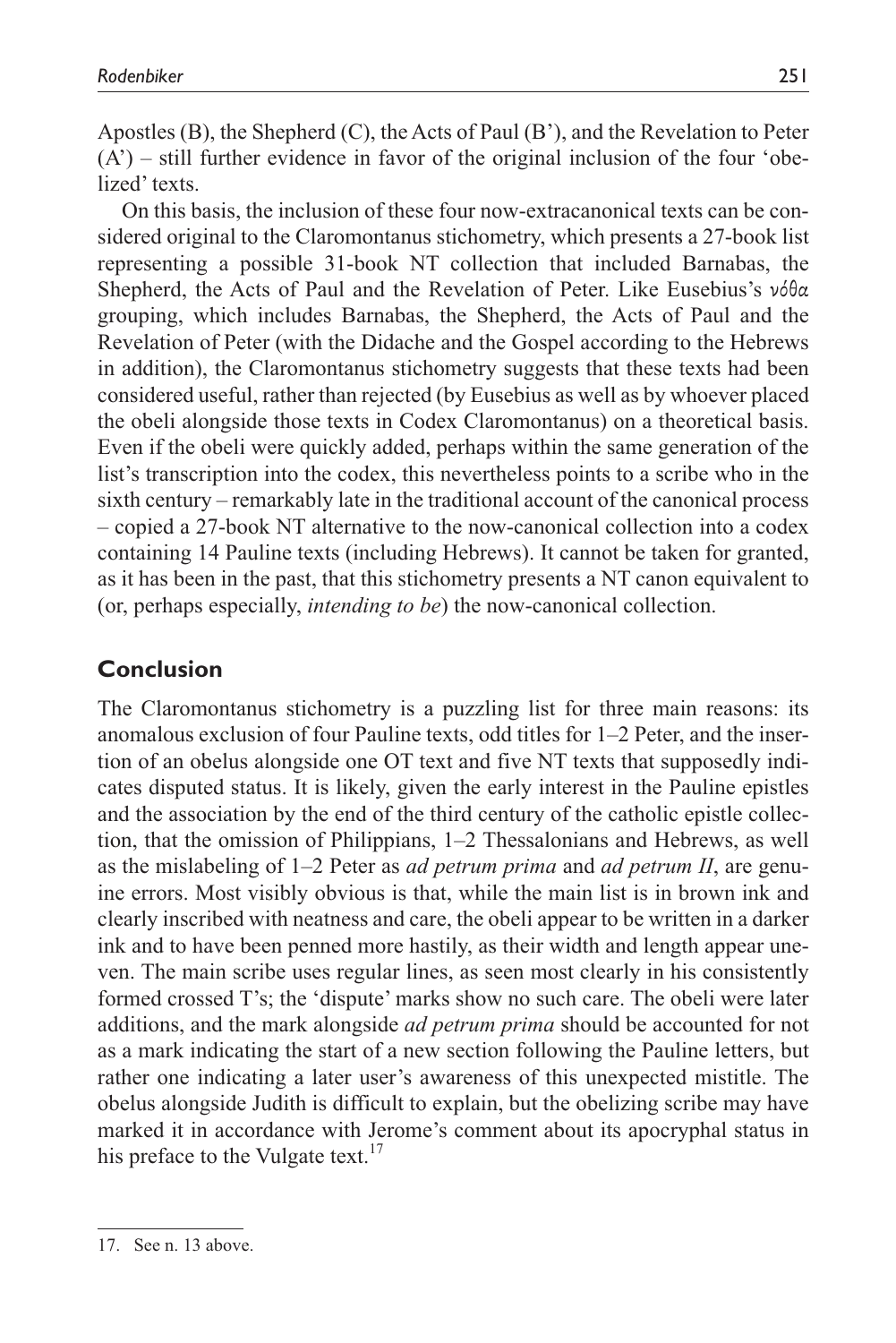It is only possible to finagle out of this stichometry a list that closely resembles the NT canon of Athanasius – and therefore the eventually canonical  $NT$ by taking for granted a number of inherited assumptions. Much of the preceding scholarship on this stichometry displays the dual misunderstandings that there are four obeli, marking only (and all of) the now-extracanonical texts, and that they are original to the list's transcription into the Codex Claromontanus. These misunderstandings continue to be reproduced in current scholarship on the NT canon. Contrary to the simultaneous claims that the stichometry was copied carelessly, that the obeli are original and intentional, *and* that the stichometry means to present the 27 books of the now-canonical NT, the obeli are a later addition, meaning that the Claromontanus stichometry originally (at least in its sixth-century context) presented a NT comprised of an alternative list of 27 books which included 23 of the now-canonical NT texts (omitting Philippians, 1 and 2 Thessalonians and Hebrews), as well as Barnabas, the Shepherd, the Acts of Paul and the Revelation of Peter. Such a NT list demonstrates a lasting interest in alternative scriptural texts and the continuing elasticity of the NT canon.<sup>18</sup>

### **References**

| Brakke, David     |                                                                                                                                                                                                                |
|-------------------|----------------------------------------------------------------------------------------------------------------------------------------------------------------------------------------------------------------|
| 2010              | A New Fragment of Athanasius's Thirty-Ninth Festal Letter: Heresy, Apocry-<br>pha, and the Canon', $HTR$ 103.1: 47-66.                                                                                         |
|                   | Ciletti, Elena, and Henrike Lähnemann                                                                                                                                                                          |
| 2010              | 'Judith in the Christian Tradition', in Kevin R. Brine, Elena Ciletti and Henrike<br>Lähnemann (eds.), The Sword of Judith: Judith Studies across the Disciplines<br>(Cambridge: Open Book Publishers): 41-65. |
| De Boer, E.A.     |                                                                                                                                                                                                                |
| 2014              | 'Tertullian on "Barnabas" Letter to the Hebrews" in <i>De pudicitia</i> 20.1-5', VC<br>$68.3:243-63.$                                                                                                          |
| Dormandy, Michael |                                                                                                                                                                                                                |
| 2018              | How the Books Became the Bible: The Evidence for Canon Formation from<br>Work-Combinations in Manuscripts', TC 24: 1-39.                                                                                       |
|                   | Gallagher, Edmon L., and John D. Meade                                                                                                                                                                         |
| 2018              | <i>The Biblical Canon Lists from Early Christianity (Oxford: Oxford University</i><br>Press).                                                                                                                  |

<sup>18.</sup> I would like to thank Francis Watson, Garrick Allen, Hugo Lundhaug and the participants of the June 2018 seminar in Oslo of the Authoritative Texts and their Reception research school, and the anonymous *JSNT* reviewers for their helpful feedback on earlier drafts of this article. This article has received funding from the European Research Council (ERC) under the European Union's Horizon 2020 research and innovation programme (grant agreement No 847428).